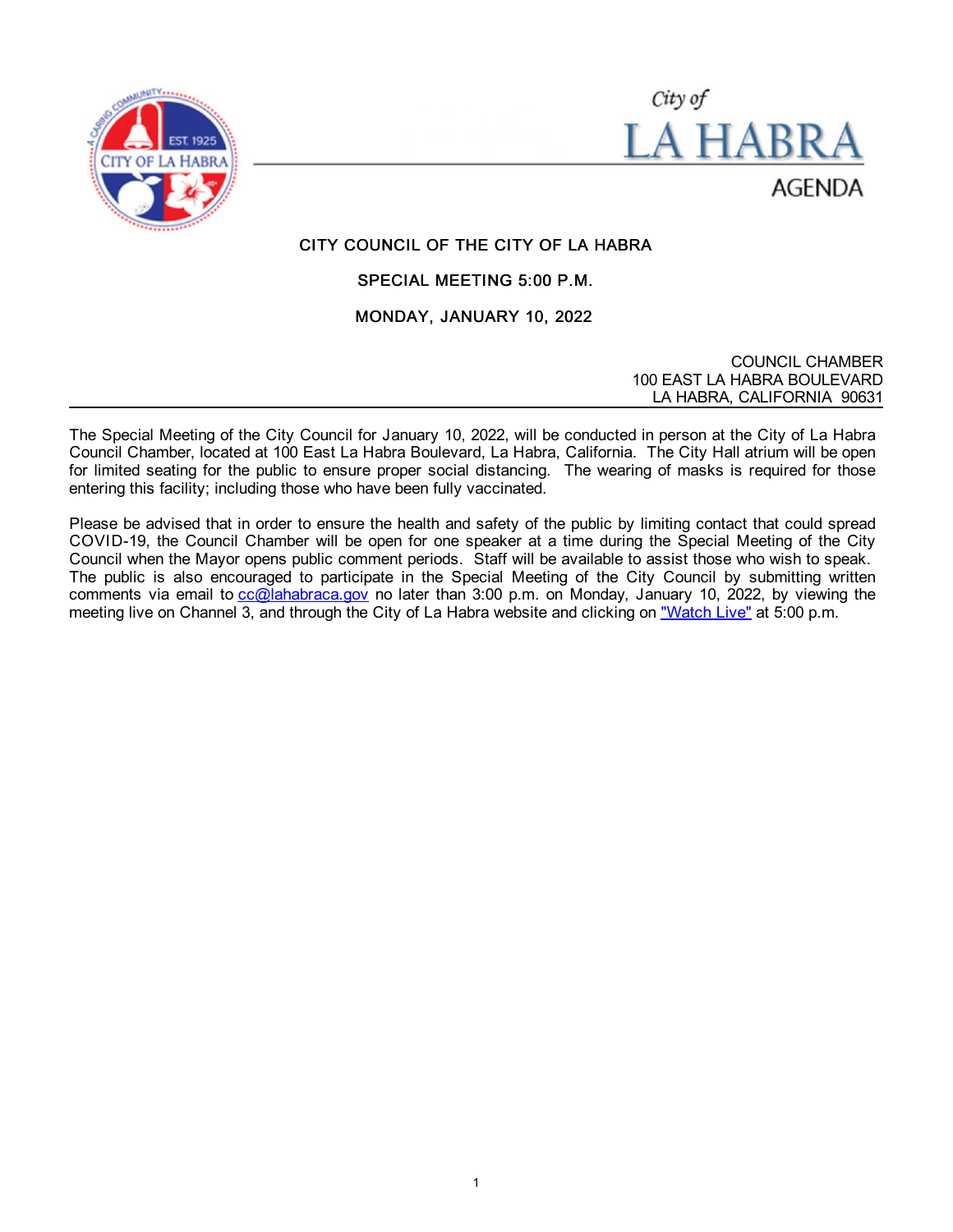## SPECIAL MEETING 5:00 P.M.:

CALL TO ORDER: Council Chamber INVOCATION: City Attorney Jones PLEDGE OF ALLEGIANCE: Councilmember Simonian ROLL CALL: Mayor Medrano Mayor Pro Tem Gomez

Councilmember Espinoza Councilmember Simonian

PUBLIC COMMENTS: When addressing the La Habra City Council, please complete a Speaker's Card before leaving the Council Chamber.

General Public Comments shall be received at the beginning of the governing body meeting and limited to three (3) minutes per individual, with a total time limit of 30 minutes for all public comments, unless otherwise modified by the Mayor or Chair. Speaking time may not be granted and/or loaned to another individual for purposes of extending available speaking time, and comments must be kept brief, non-repetitive, and professional in nature.

The general Public Comment portion of the meeting allows the public to address any item of City business not appearing on the scheduled agenda. Per Government Code Section 54954.3(a), such comments shall not be responded to by the governing body during the meeting.

## CONSIDERATION ITEMS:

Any member of the audience may request to address the La Habra City Council on any Consideration Item, prior to the La Habra City Council taking a final vote on the item. Public comment shall be limited to three (3) minutes per individual, with a total time limit of 30 minutes per Consideration Item, unless otherwise modified by the Mayor or Chair. Speaking time may not be granted and/or loaned to another individual for purposes of extending available speaking time, and comments must be kept brief, non-repetitive, and professional in nature.

1. CONSIDER OPTIONS TO FILL A VACANT CITY COUNCIL SEAT

That the City Council provide direction to staff regarding a process to fill a vacant City Council seat.

#### COMMENTS FROM STAFF:

#### COMMENTS FROM COUNCILMEMBERS:

ADJ OURNMENT: Adjourned to \*Tuesday, January 18, 2022, at 5:30 p.m. in the City Council Closed Session Room 112c, 100 East La Habra Boulevard, followed by the Regular Meeting at 6:30 p.m. in the City Council Chamber.

\*Due to City Hall closure on Monday, January 17, 2022, in observance of Martin Luther King, Jr. Day.